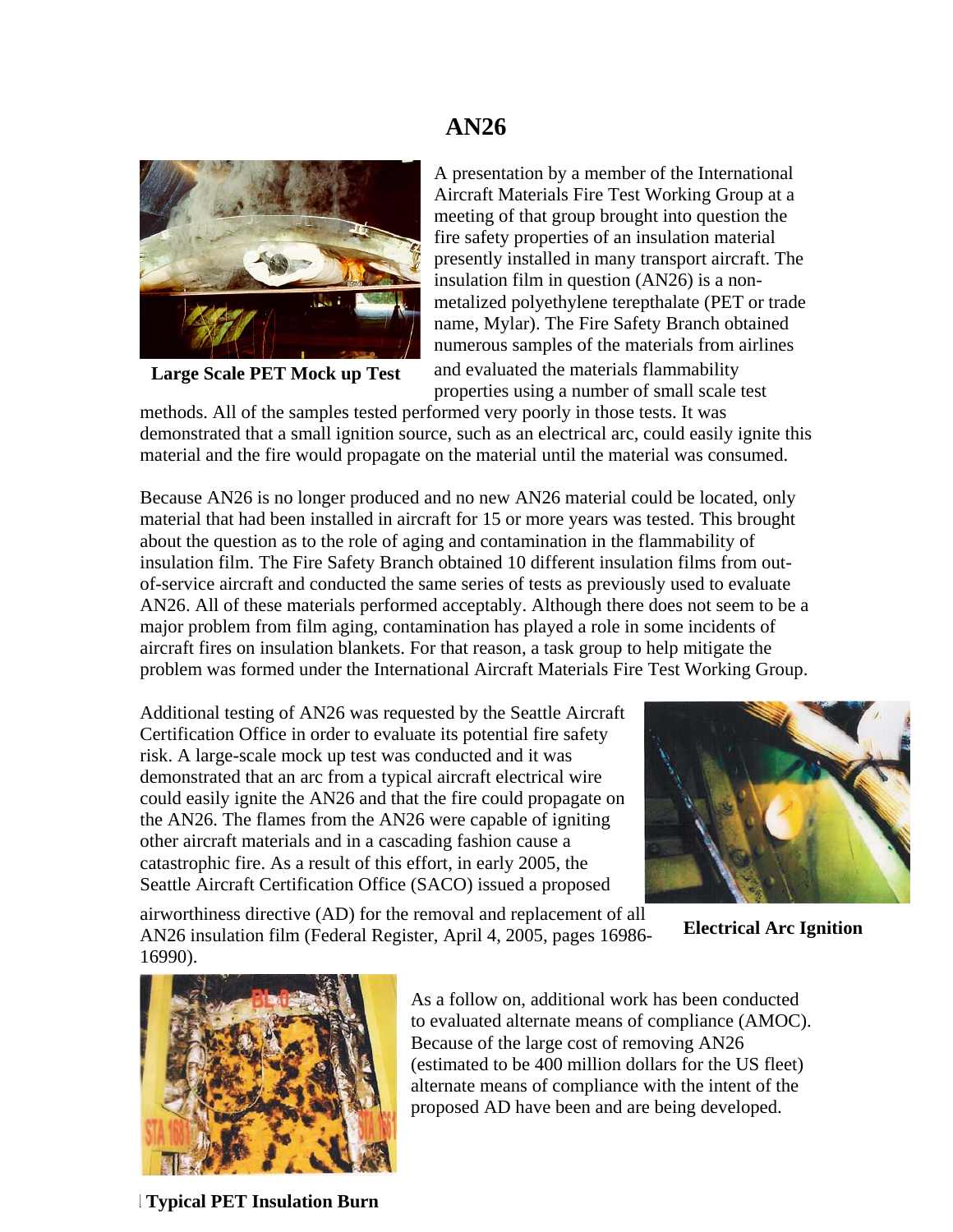They include a fire blocking cover and a spray on fire retardant. The Fire Safety Bran ch has conducted and will continue to conduct test in conjunction with SACO in order to insure that any approved AMOC does indeed meet the intent of the proposed AD.

POC: Richard Hill (609) 485 5997

## **An Evaluation of the Flammability of Aircraft Electrical Wiring and the Adequacy of Current FAA Flammability Requirements**

Life threatening in-flight fires usually originates in hidden areas of the airplane, such as similar locations that are difficult to access. Because of the incidence of in-flight fires in the attic above the cabin ceiling, beneath the floor, in or around the lavatories, or at recent years, the FAA is examining the adequacy of its flammability test requirements for all hidden materials. The focus will primarily be on thermal acoustic insulation, electrical wiring, and heating, ventilation, and air conditioning (HVAC) ducting.

The genesis for the current FAA flammability test requirement for electrical wiring was must be self-extinguishing when subjected to the 60° test specified in Part I of Appendix more than an average of 3 seconds after falling. This is the only test the FAA mandates Amendment 25-32, effective May 1,1972, which added a new section 25.1359(d), which applied the flammability requirements of Appendix F of Part 25 to wire insulation used in aircraft. Section 25.1359(d) is now Section 25.869 in 14 CFR Part 25. The mandated test specifies that insulation on electrical wire or cable installed in any area of the fuselage F. The requirements state that the average burn length may not exceed 3 inches and the average flame time after removal of the 3-inch Bunsen burner flame source may not exceed 30 seconds. Drippings from the test specimen may not continue to flame for for aircraft wire flammability.

#### TEST PROGRAM

#### 0° Flammability Testing 6

The results of the  $60^\circ$  flammability tests performed in this program are shown in table 1.

| (Average of 3 tests) |                         |                       |                  |  |
|----------------------|-------------------------|-----------------------|------------------|--|
| Wire/Cable           | Burn Length<br>(inches) | After Flame (seconds) | <b>Drippings</b> |  |
| Polyimide            |                         |                       |                  |  |
| $PVC/n$ ylon         | 14.8                    |                       |                  |  |
| $Tefzel^{TM}$        |                         |                       |                  |  |
| X-linked Tefzel™     |                         |                       |                  |  |

TABLE 1. 60° FLAMMABILITY TEST RESULTS  $(A_{\text{varo,ceo}} \text{ of } 2 \text{ to } 3)$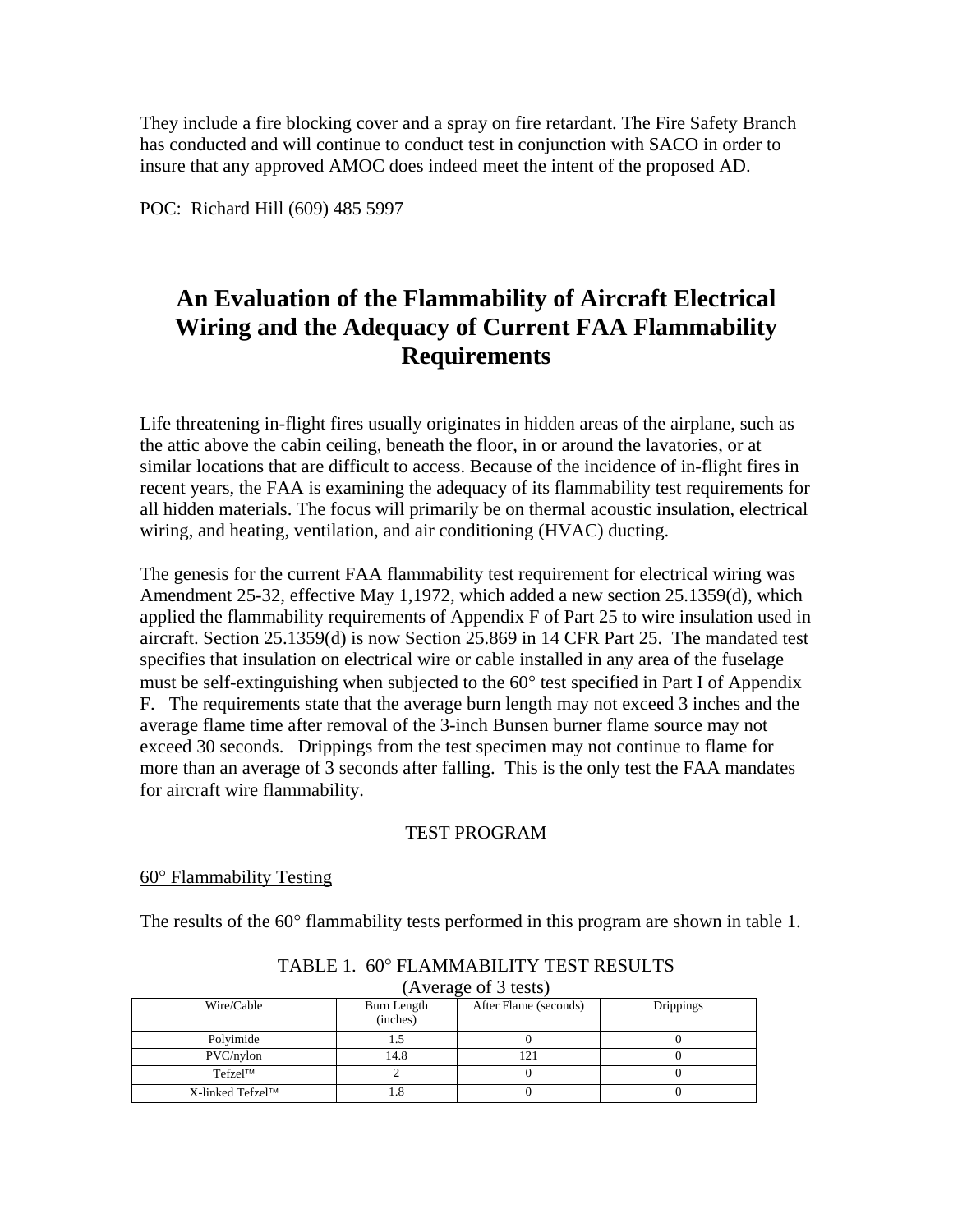| PTFE/polyimide/PTFE            | 1.2 |      |  |
|--------------------------------|-----|------|--|
| Spec $2112$                    | 2.1 | 7.،  |  |
| Plenum cable (A)               | 2.5 |      |  |
| Riser cable $(A)$              | 25  |      |  |
| Telecommunication cable zero   |     |      |  |
| halogen                        | 3.1 | 60.3 |  |
| Limited combustible, CMP CAT 6 |     |      |  |
|                                |     |      |  |
| Riser cable, CMR CAT 5E        | 25  |      |  |
| Plenum cable, CAT 5-E          | 1.8 |      |  |

The data in table 1 shows that all wires and cables passed this test except PVC/nylon wire, which exhibited the longest burn length and after flame time and the zero halogen with no drippings. The 60° test does not discriminate very well between the performance requirement, the difference in burn length for the best material (PTFE/polyimide/PTFE) cable. Note that the zero halogen cable had an average after flame of 60.3 seconds and an average burn length of 3.1 inches, which barely exceeded the 3-inch requirement. These samples did not propagate the flame but continuously burned in place (evolving gases) of different materials. For those materials that were compliant with the 60° test and the worst materials (plenum cable A, riser cable A, and riser cable, CMR CAT 5E) was only 1.3 inches. Only one material exhibited after flame (Spec 2112) and the value was very small (1.7 inches) with no drippings.

#### **Intermediate- Scale Testing**

In this phase of testing, 5 of the original 12 types of wire and cable were evaluated. They included PTFE/polyimide/PTFE, Tefzel™, Spec 2112, riser cable (A), and PVC/nylon. These constructions were selected based on the data from the 60° flammability tests and widespread use in commercial and general aviation aircraft. The PTFE/polyimide/PTFE construction was the overall best performer. The Tefzel™ and Spec 2112 constructions were selected because they are widely used. The PVC/nylon construction was included as a worst-case scenario and the riser cable (A) as the only non-aviation grade wire.

#### **Intermediate Scale Testing (Second Configuration)**

In order to verify the findings from the first intermediate test, two further tests were run. compliance with the 60° test. Also, spacing of the bundles appeared to have a bearing on The PTFE/polyimide /PTFE and the riser (A) cable were chosen because the data showed them as being the best and the worst (disregarding PVC/nylon) in terms of wiring the degree of flame propagation. In this series of testing, the wire bundle configuration was changed. Instead of intersecting the bundles, they were placed in the lengthwise direction only. Also, the test area was halved. Figure 1 shows stages of the riser (A) cable burn.

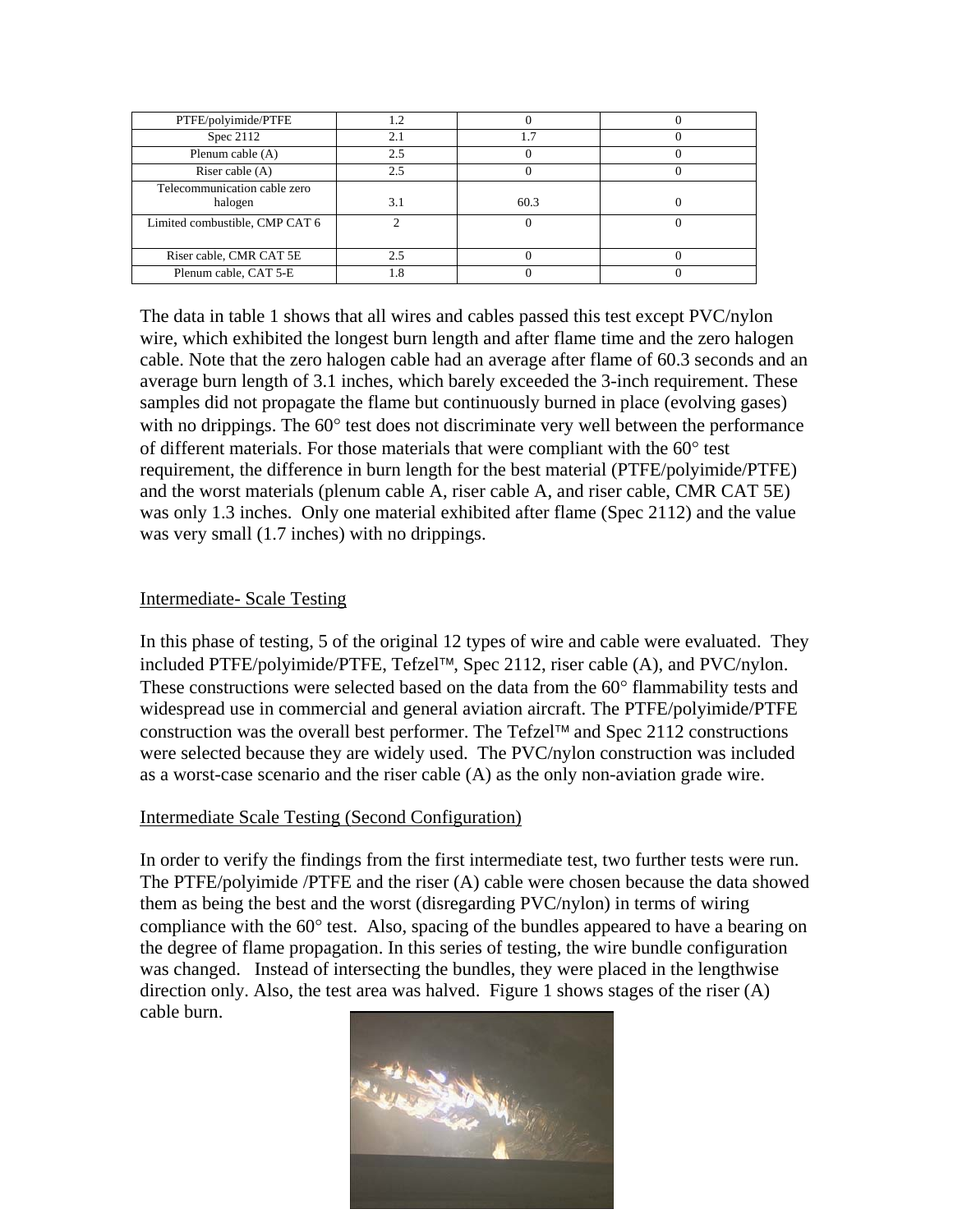#### **Figure: 1** Riser cable (A) Test Progression

Based on the test data, the  $60^\circ$  flammability test may not disqualify wiring that propagates a fire when subjected to a severe ignition source used by the FAA to upgrade the fire test criteria of hidden fires. The test results are documented in Technical Note, DOT/FAA/AR-TN04/32, "An Evaluation of the Flammability of Aircraft Wiring".

POC: Pat Cahill, 609 485 6571

### **Development of Advisory Circulars for Thermal Acoustic Insulation Flammability**

On September 1, 2003, a new FAA Rule was passed pertaining to the flammability of thermal acoustic insulation used in transport category aircraft. The new Rule established simulate the external fire in the burnthrough test. Both of these tests are significantly two new tests, the first aimed at measuring the material's capability of resisting flame spread from a small ignition source, and the second used to determine the ability of the material at resisting penetration, or "burnthrough" from an external fuel fire. A radiant panel is used to conduct the flame spread test, while an oil-fired burner is used to more severe than the previous test method used to qualify insulation materials, the vertical Bunsen burner.

Although the new tests have been further developed and refined over the past 2 years, components of the blanket system such as tape and "hook and loop" fasteners must also have an influence on whether the material will propagate a fire. In the case of measuring important that a blanket meeting the requirement be properly installed and attached to the many details still exist with regard to the conduct of these tests and the installation of insulation blankets in an aircraft. In terms of flame propagation, for example, many be tested, since they are considered part of the blanket system and have been shown to the burnthrough resistance of insulation, although the test is now well established, it is aircraft structure in order to recognize the full benefit of it's fire resistance. A highly burnthrough resistant blanket will be of no value in a crash accident if it is easily displaced during the fire due to insufficient attachment hardware.

In order to ensure that all of these additional details are properly addressed, Advisory , Circulars (ACs) have been developed for both new test methods. The radiant panel AC elements such as the thin moisture barrier and encapsulated batting material. The most 25.856-1 describes the test methodology and pass/fail criteria for evaluating the flammability of insulation blankets containing sub-components, not just the basic common sub-components or detail materials include thread, tape, and hook and loop. In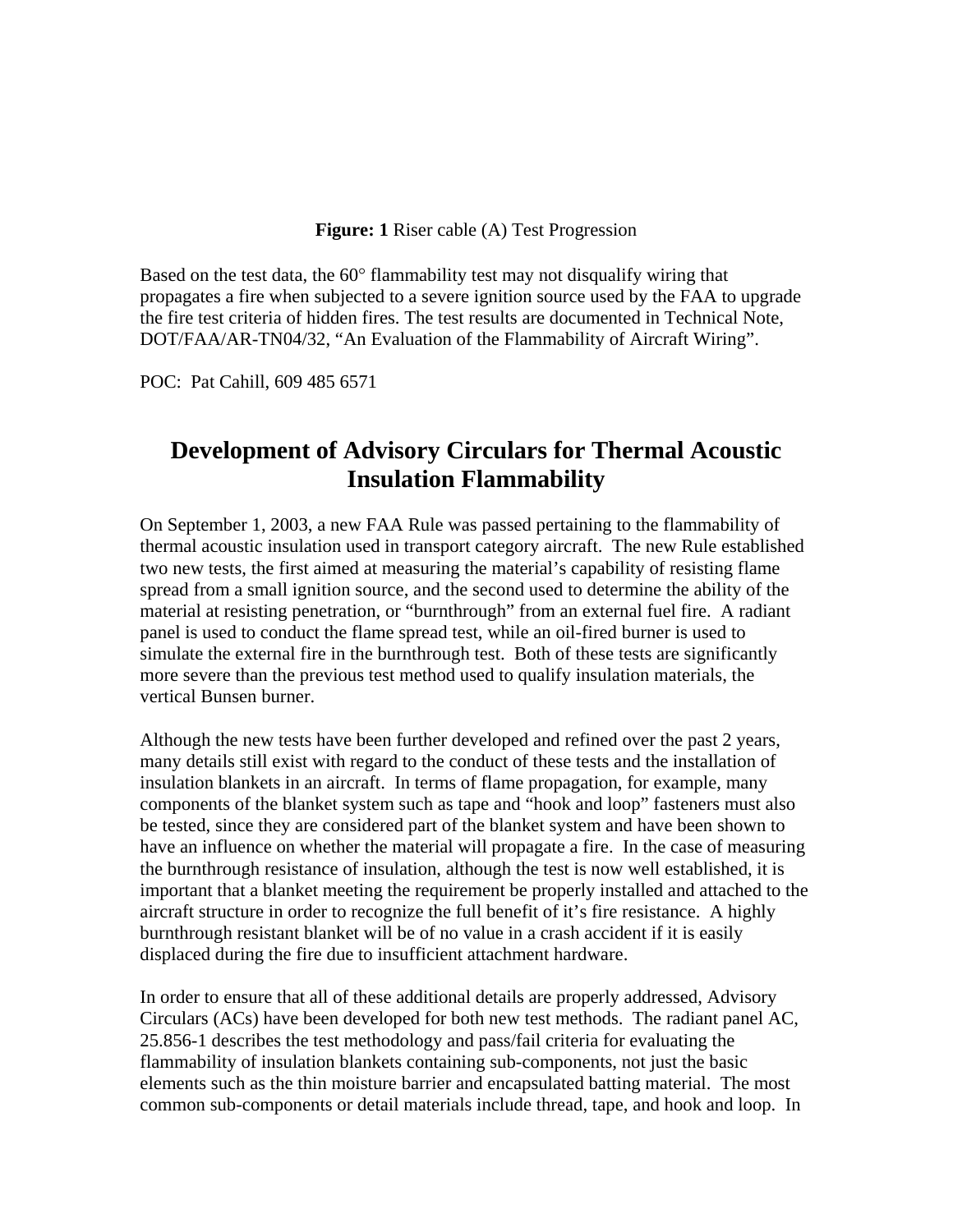addition, damping material that is not part of the traditional insulation blanket assembly must also be tested. Although there is practically an infinite number of possibilities in terms of blanket arrangement, the AC describes a simple plan for reducing the number o f tests, while not compromising safety. Tapes, for example, are used during initial production and also in the process of making repairs to aircraft in service. Since it is not practical to test each possible configuration of tape and film/batting material, a simplified process using strips of tape has been developed. As shown in figure 1, four 2-inch strips of tape are installed on the test blanket from right to left, with a one-half inch overlap for successive strips.

In addition to the detail materials integrated into the typical blanket, there are also structural damping materials, which may be considered thermal/acoustic insulation, include a layer of foam or other material sandwiched between the skin and thin aluminum depending on their specific configuration and use. Although small aluminum sheets bonded directly to the airplane skin would not be considered insulation, materials that sheets should be tested. The most important aspect of testing this type of design is to ensure that the interface between the insulating material and the substrate is exposed to the tip of the burner flame.

The burnthrough AC, 25.856-2 describes the appropriate methods of installing the insulation in an aircraft, which is important in fully realizing the benefits of improved successfully tested, and these materials can be classified into three basic categories: batting systems, barrier systems, and encapsulating systems. The AC describes each of materials. To date, numerous thermal/acoustic insulation materials have been the system types, and an appendix lists schematic examples of each.

In addition to these examples, the AC focuses on specific installation aspects, highlighting key areas that include blanket overlap at frame members, horizontal blanket continuous burnthrough barrier, as shown in figure 2. A detailed test methodology for overlap, penetrations, and types of installation hardware. Previous testing has shown that a certain level of blanket overlap at the frame member is essential in maintaining a evaluating the burnthrough resistance of two horizontally overlapped blankets is also included in the AC.

Although schematic descriptions of acceptable installation techniques are included, the AC also describes the appropriate test methodology for evaluating system performance in the event that an alternative approach is desired. This methodology includes a description of the test apparatus modifications necessary to fully evaluate any unconventional approach.

In the case of both AC's, this guidance material is primarily aimed at airframe derived from extensive FAA and industry experience in determining compliance with the manufacturers, modifiers, foreign regulatory authorities, and FAA type certification engineers and their designees. While these guidelines are not mandatory, they are relevant regulations.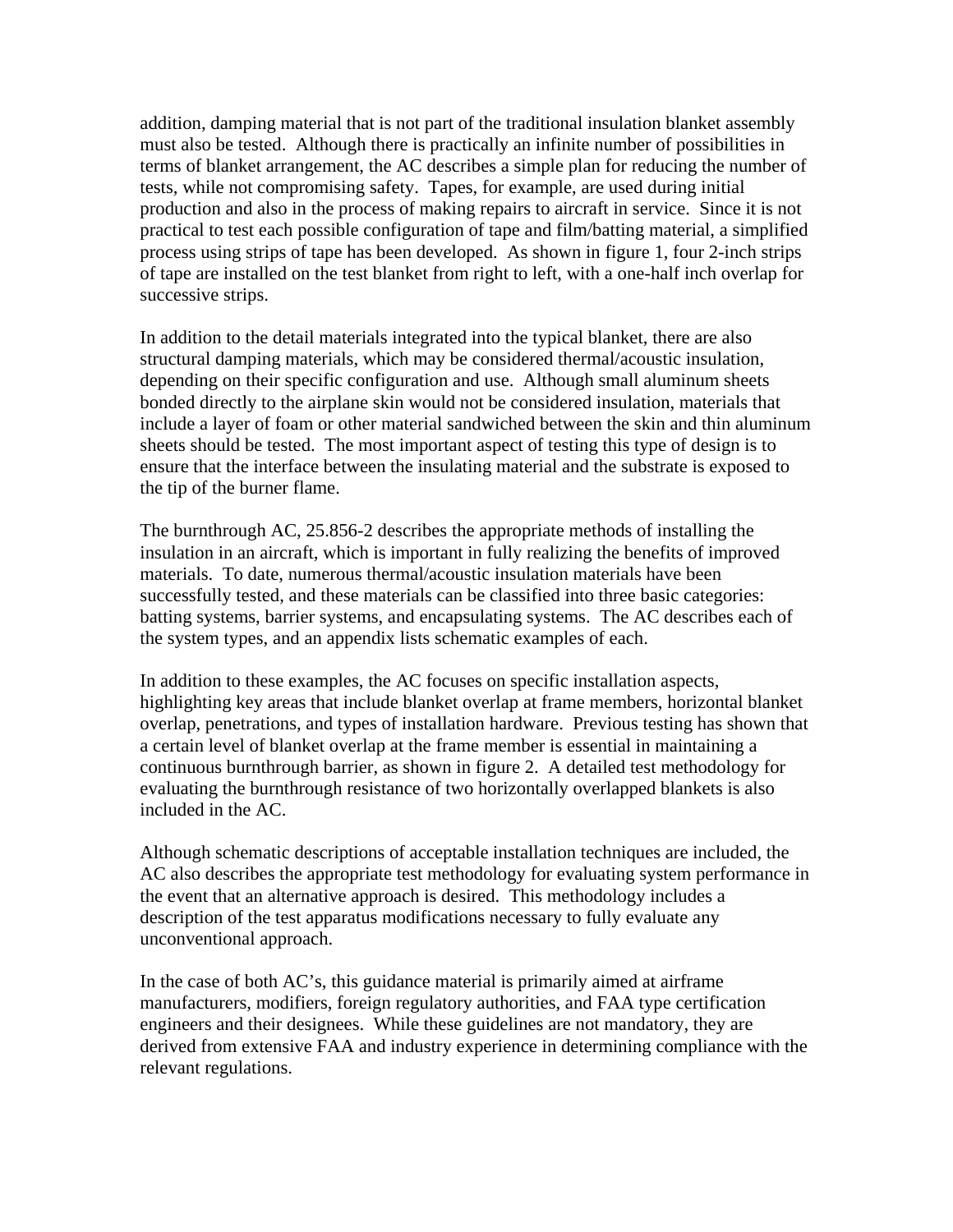An electronic version of the radiant panel AC can be found at <http://www.airweb.faa.gov/rgl>Although an electronic version of the burnthrough AC is not yet available, it will also be posted on this site in the near future.

POC: Tim Marker (609) 485-6469



Figure 1. Method of Testing Tapes in Radiant Panel Test Apparatus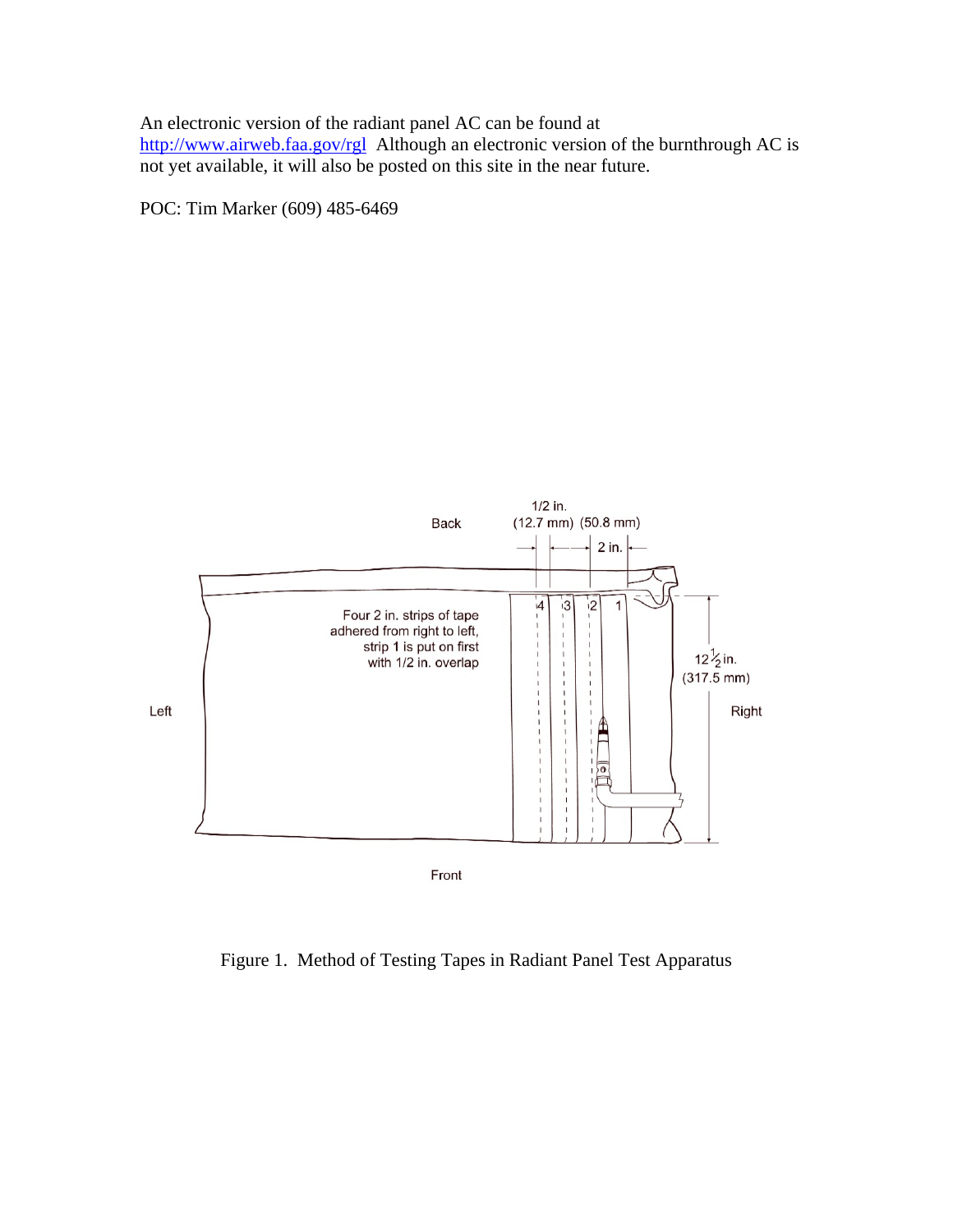

Figure 2. Description of Blanket Overlap to Ensure Continuous Burnthrough Barrier

# **FLAME RETARDANT EPOXY RESINS CONTAINING PHOSPHORUS FOR AIRCRAFT STRUCTURAL APPLICATIONS**

The use of composite structures in both commercial and general aviation aircraft has been increasing primarily because of the advantages composites offer over metal (e.g. lower weight, better fatigue performance, no corrosion, better design flexibility, etc.). The new Airbus A380 is expected to have about 22% of the structural weight in composites and about 50% of the structural weight of the new Boeing 787 is proposed to be compositesincluding for the first time a composite fuselage and wings in a large commercial airliner. Currently no fire resistance requirements exist for exterior polymer composite structures on airplanes. However, the aircraft manufacturer will be required to demonstrate that polymer structural composites provide equivalent safety to the current material system (aluminum alloy). The primary hazards during aircraft fires are heat, smoke, and toxic gas. In a severe aircraft fire, life-threatening levels of these hazards are produced by cabin flashover- the time to which is largely governed by the rate of heat release of the materials in the fire.

Phosphorus is a flame retardant for epoxy resins that is known to impart fire retardation by condensed phase and gas phase mechanisms. In the condensed phase phosphorus catalyzes formation of a carbonaceous char that protects the underlying material from heat and acts a barrier to the release of fuel gases from the surface. When acting in the condensed phase as a char catalyst, phosphorus retards the spread of fire with minimal release of toxic gases. In the gas phase phosphorus acts as a flame poison with PO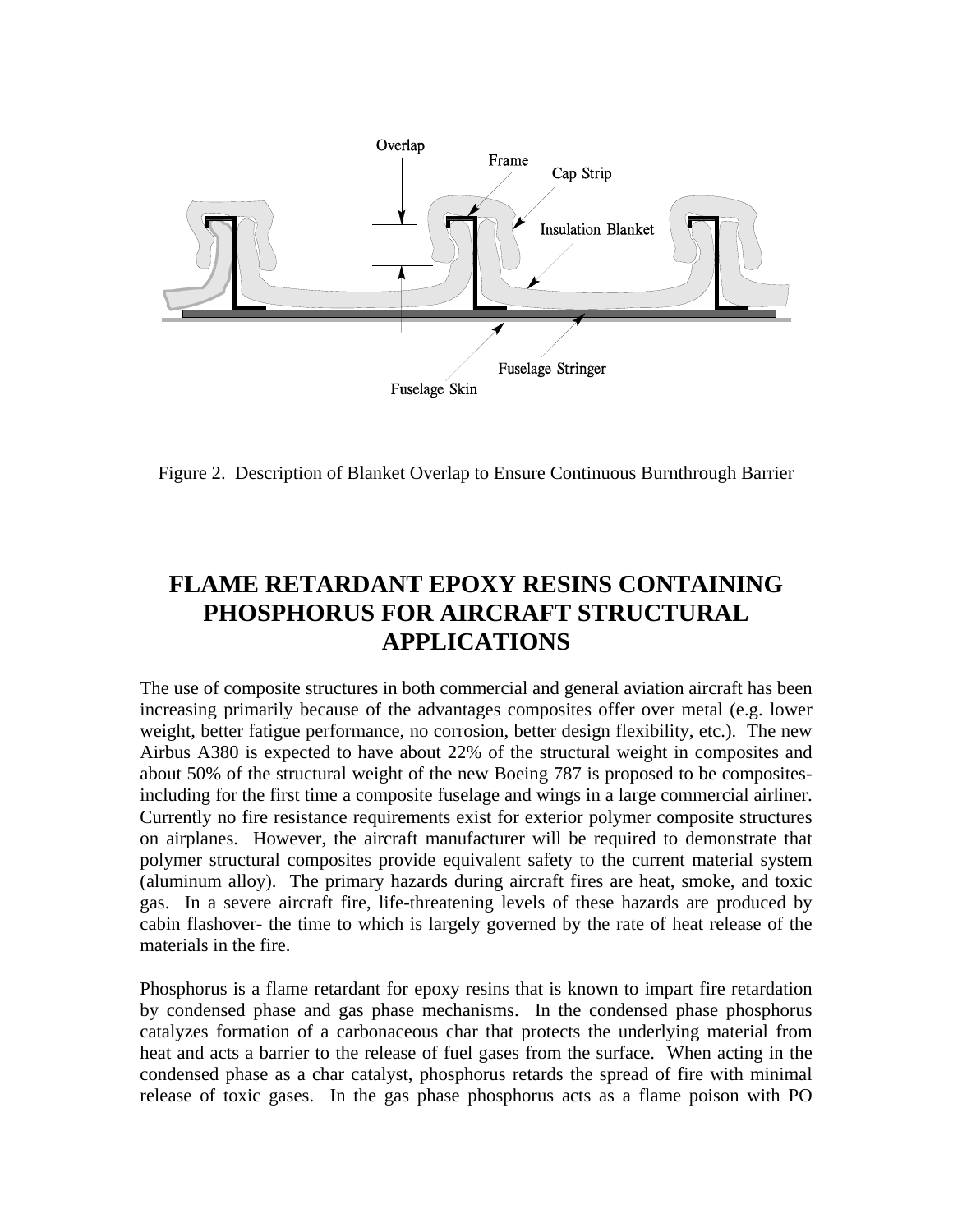species participating in a kinetic mechanism that is analogous to that of halogens in flames. Gas phase activity is indicated by one or more of the following as a consequence of incomplete combustion: low heats of flaming combustion, high levels of visible smoke, and high yields of carbon monoxide. Phosphorus has been incorporated into polymeric materials as an additive and as part of the polymeric chain. Additives are normally more economical to use but tend to leach out and have a negative impact on processing characteristics and mechanical properties. Epoxy resins and curing agents that contain phosphorus as part of the chemical structure are more expensive but the phosphorus is permanently incorporated into the polymer and the effect on physical and mechanical properties is minimal. The intent of this work was to identify an epoxy resin and/or curing agent containing phosphorus that could be incorporated into existing aerospace epoxy formulations at low levels to provide fire resistant structural composites with little or no compromise in processing, handling, and mechanical properties.

Epoxy resins and their curing agents (aromatic diamines) containing phosphorus were synthesized by the National Aeronautics and Space Administration (NASA) Langley Research Center, Hampton, VA. The phosphorus-containing epoxy formulations (resin + curing agent) were characterized by thermogravimetric analysis, propane torch test, elemental analysis, microscale combustion calorimetry, and fire calorimetry. The figure shows results for flammability (heat release capacity) of epoxy formulations versus the weight percent phosphorus incorporated into the polymer as either a phosphoruscontaining curing agent (diamine) or epoxy resin. A three-fold reduction in flammability is observed for the phosphate epoxies (Epoxy 6 and 8).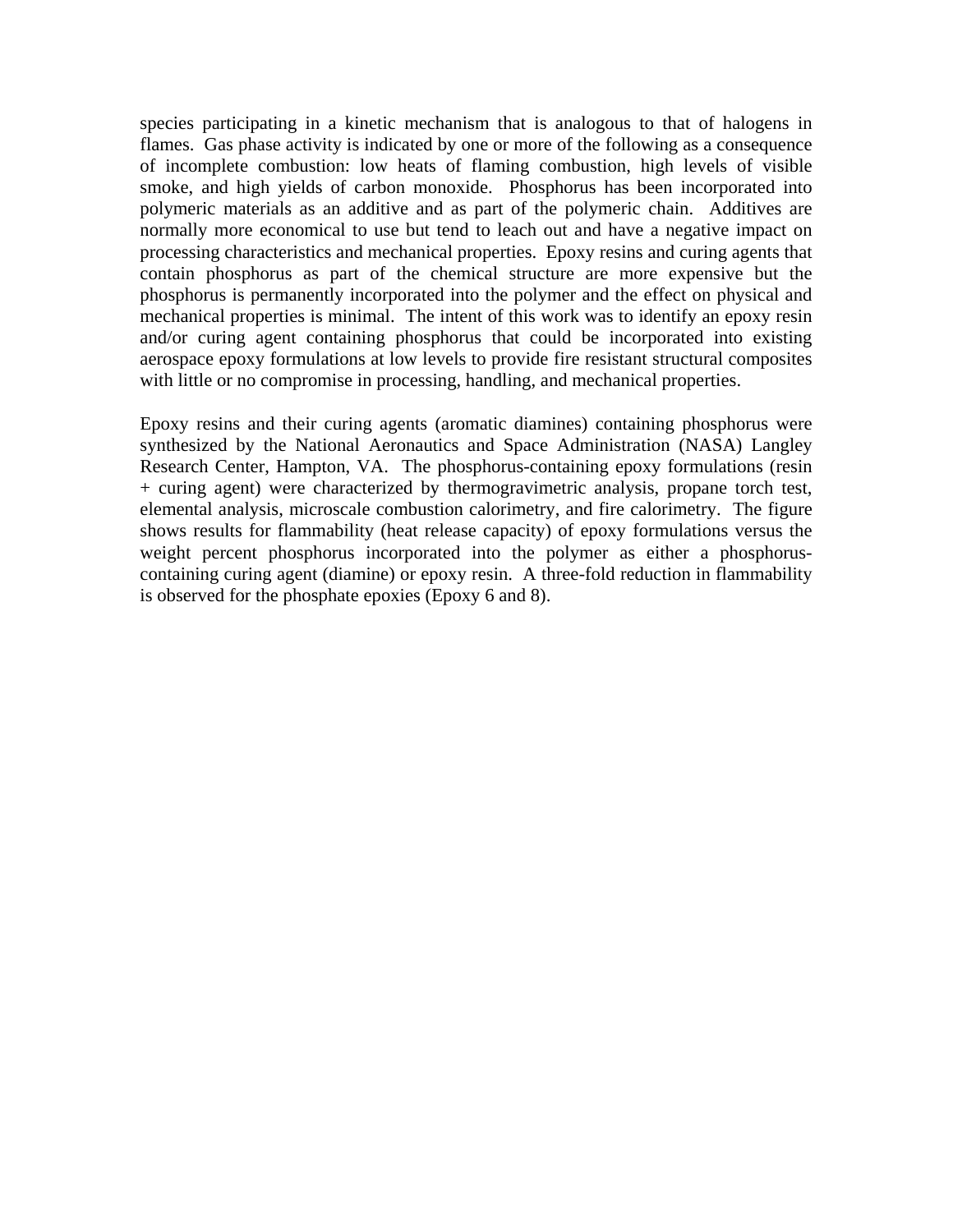

Flaming combustion efficiency was used as a global measure of gas phase activity but did not indicate that phosphorus had any significant effect on flame chemistry for the compounds studied. Instead, flammability reduction was attributed to the promotion of charring by phosphorus. Phosphorus appears to act in the condensed phase as a catalyst for char formation, i.e., phosphorus promotes char but is not consumed in the chemical reactions that form char. Catalytic activity is indicated by- 1) the several-fold increase in char mass per unit mass of incorporated phosphorus; 2) lowering of the temperature and activation energy for thermal decomposition; 3) saturation of charring at higher P loadings, typically  $> 3\%$ . The activity of phosphorus as a char catalyst is in the same order as the oxidation state of phosphorus in the diamine or epoxide, i.e., organophosphate (PO<sub>4</sub>) > organophosphite (:PO<sub>3</sub>)  $\approx$  organophosphonate (RPO<sub>3</sub>) > organophosphine oxide  $(R_3PO)$ . This hierarchy of activity could indicate that the catalyst for char formation is a phosphorus oxide or phosphorus acid. The fracture toughness and compressive strength of several cured formulations showed no detrimental effect due to phosphorus content. The chemistry and properties of these new epoxy formulations are discussed.

POC: Richard E. Lyon, Ph.D., Manager Fire Research Program, Federal Aviation Administration, William J. Hughes Technical Center, Atlantic City International Airport, New Jersey 08405; Phone (609) 485-6076; Email: richard.e.lyon@faa.gov.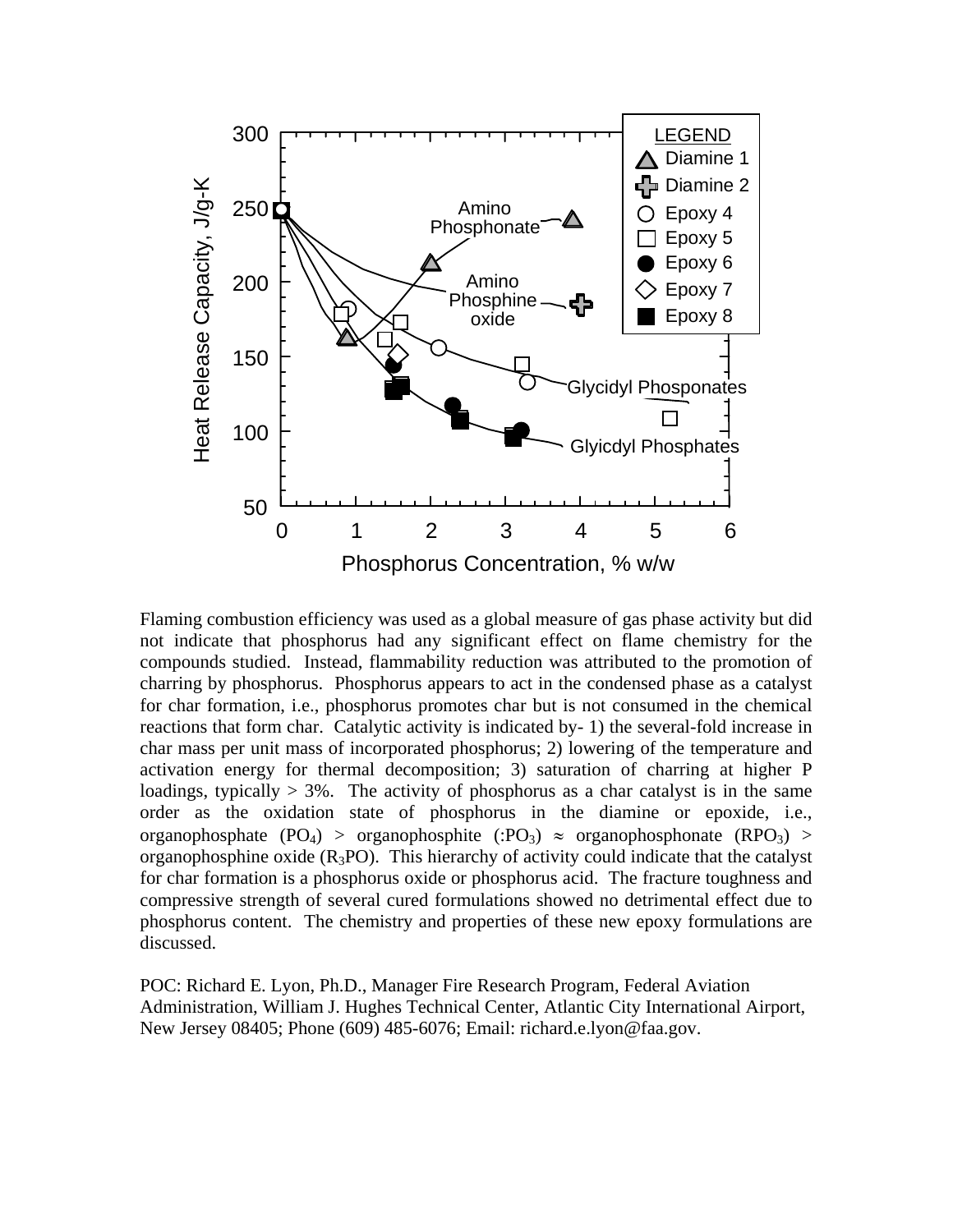### **FAA LICENSES MICROSCALE COMBUSTION CALORIMETER**

In a fire, the temperature at which a combustible material ignites (the ignition temperature), the rate of mass loss as the material subsequently burns (the burning rate), the rate at which the material releases heat in flaming combustion (heat release rate), and the maximum amount of heat that can be released by burning (heat of combustion) are the primary indicators of the material's hazard to life and property. The time available for passengers to escape from a fire in an enclosure such as an airplane cabin or a room is determined by the growth rate of the fire. The fire growth rate increases with the ignitability and the heat release rate HRR of the materials in the enclosure. Resistance to ignition can be defined as the minimum (critical) heat flux/fire size below which the material will not burn. The critical heat flux CHF is related to the ignition temperature of the material  $(T_{\text{ign}})$ 

$$
CHF = \sigma T_{ign}^4
$$

where,  $\sigma = 5.7 \text{ W/m}^2\text{-K}^4$  is the Boltzmann constant. The heat release rate (HRR) is the product of the mass loss rate (MLR) or burning rate and the heat of combustion of the material (HOC):

#### $HRR = MLR \times HOC$

In practice (i.e., in fire calorimeters) mass loss rate and heat release rate are measured continuously during the test by weighing the sample and measuring the amount of oxygen consumed by combustion, respectively. At the present time these fire hazard indicators: ignition temperature, heat release rate, and heat of combustion are measured using procedures published by the American Society for Testing and Materials (ASTM) in at least three separate devices requiring at least 1 kilogram of material to complete all of the tests. Consequently, an instrument and method that measures ignition temperature, burning rate, heat release rate, and heat of combustion in a single, rapid, and quantitative test under fire-like conditions using a small amount (milligrams) of substance is of theoretical and practical importance to fire protection engineers and materials scientists.

The Federal Aviation Administration filed an application for a new patent with the Patent and Trademark Office (PTO) in December, 2005, for a Flammability Tester. The Flammability Tester combines methods of thermal analysis and fire calorimetry in a single device that simultaneously measures multiple flammability parameters: HRR, HOC, and T<sub>ign</sub> of combustible materials using small samples. The method and apparatus is useful for quickly and accurately testing milligram and larger samples of combustible materials. Figure 1 is data from the Flammability Tester for a 5 milligram sample of acrylic (Plexiglass) illustrating how the burning/heat release rate (500 J/g- $\degree$ C), ignition temperature (400 °C), and heat of combustion (25 kJ/g) are all determined from a single, 15-minute test.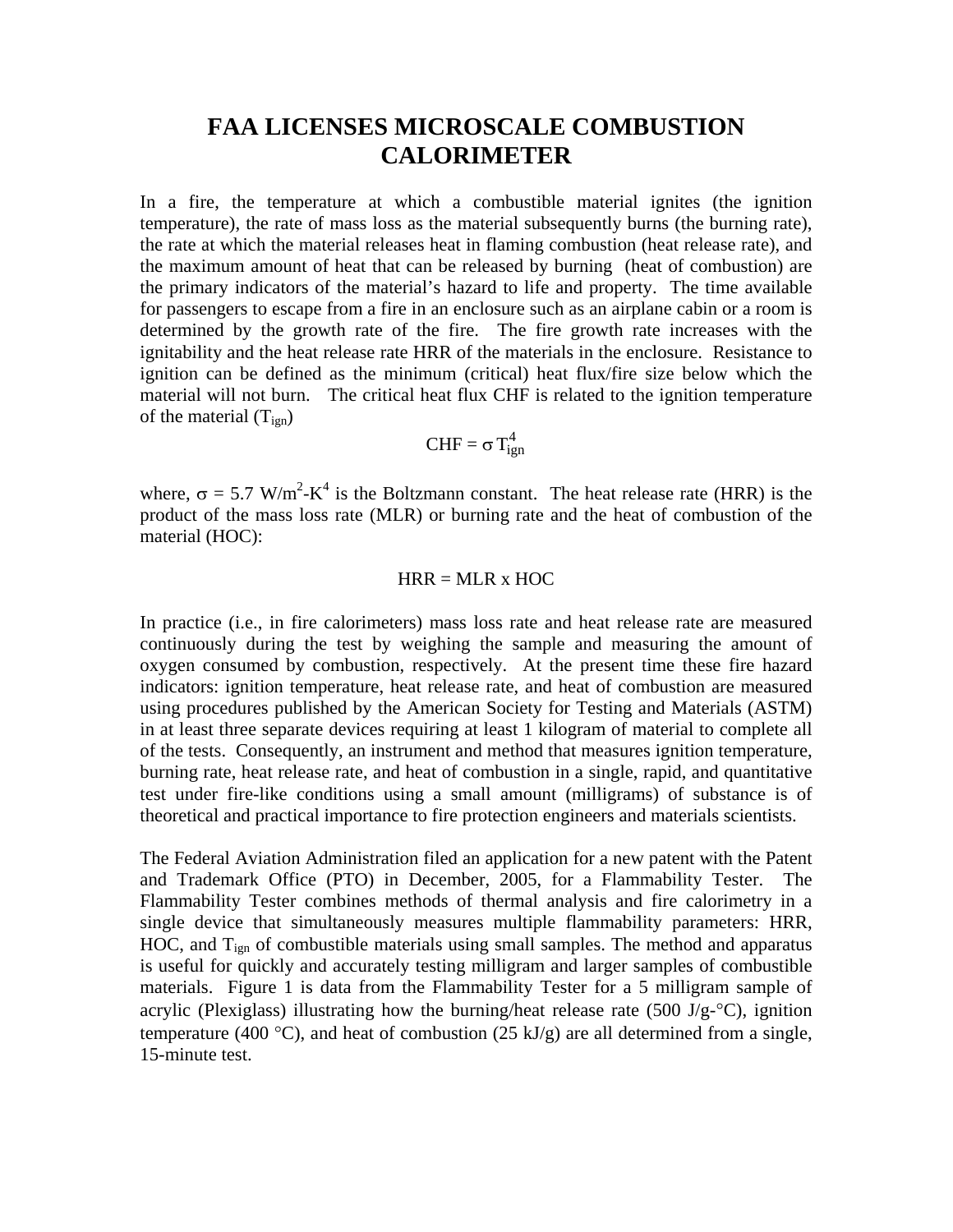On January 18, 2005, the Federal Aviation Administration licensed The Govmark Organization, Inc., 96D Allen Blvd., Farmingdale, NY 11735-5626 USA to manufacture and sell the Flammability Tester. On March 11, 2005, the FAA also licensed Fire Testing Technology, Ltd., Charlwoods Road, East Grinstead, West Sussex, RH19 2HL, UK to manufacture and sell the Flammability Tester.



FIGURE 1. FLAMMABILITY DATA FOR ACRYLIC (PLEXIGLASS) FROM TESTER.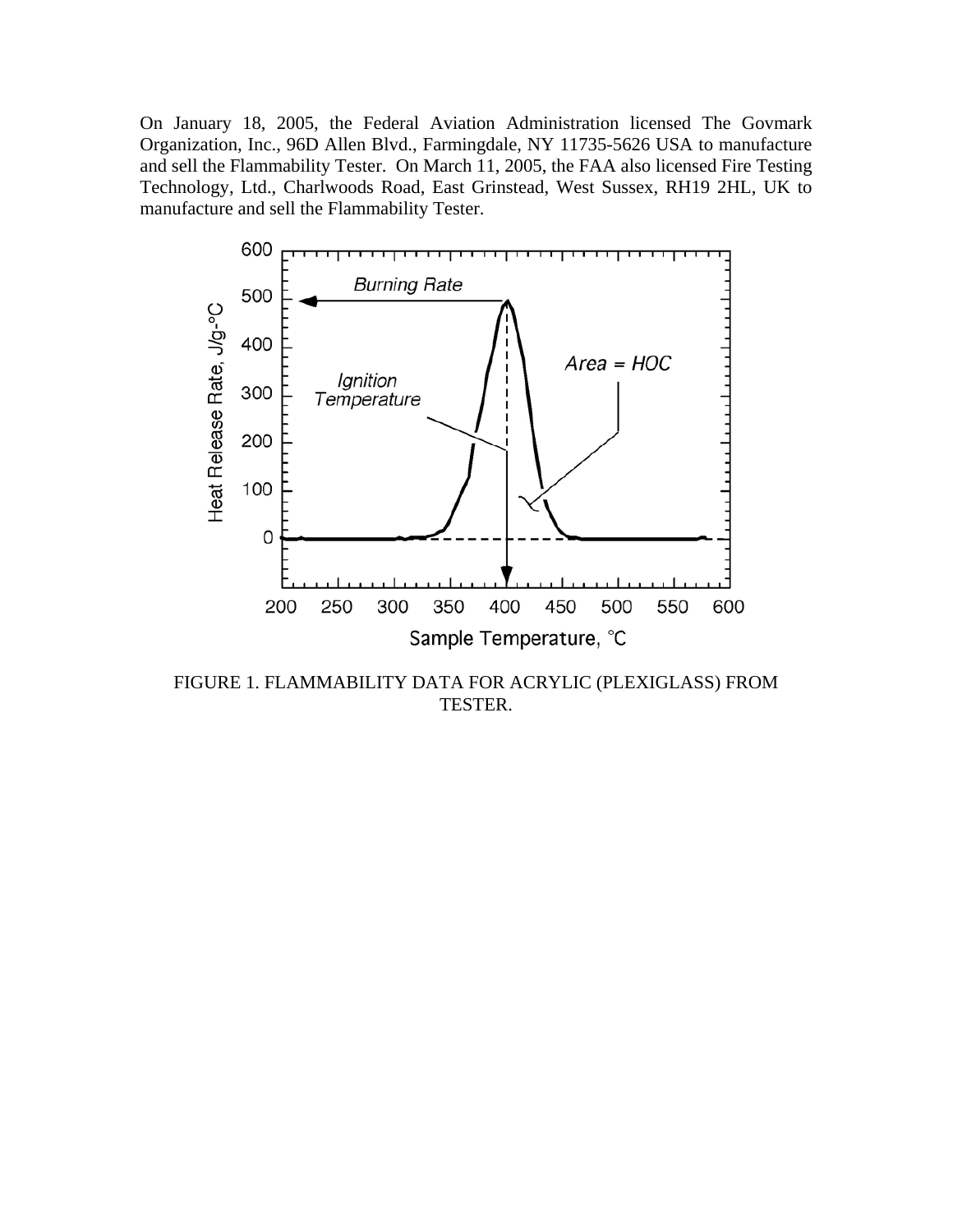

FIGURE 2. PROTOTYPE FLAMMABILITY TESTERS SHIPPED TO LICENSEES. POC: Richard E. Lyon, Ph.D., Manager Fire Research Program, Federal Aviation Administration, William J. Hughes Technical Center, Atlantic City International Airport, New Jersey 08405; Phone (609) 485-6076; Email: richard.e.lyon@faa.gov.

## **Study of In-Flight Flammability and Inerting on the NASA 747 SCA**

Significant emphasis has been placed on fuel tank safety since the TWA Flight 800 accident in July 1996. This prompted the Federal Aviation Administration (FAA) to study methods that could limit the flammability exposure of fuel tanks in the commercial transport fleet. The effort was focused on high-flammability exposure fuel tanks, which are center wing and body-style fuel tanks. Extensive development and analysis by the FAA Fire Safety Branch has illustrated that fuel tank inerting during aircraft operation could be cost-effective if air separation modules (ASM) could be integrated into an inert gas generation system in an effective manner. Also, the study of center wing fuel tank ullage flammability through the use of scale experiments and analytical models has been pursued by the FAA extensively. This research allows for a more complete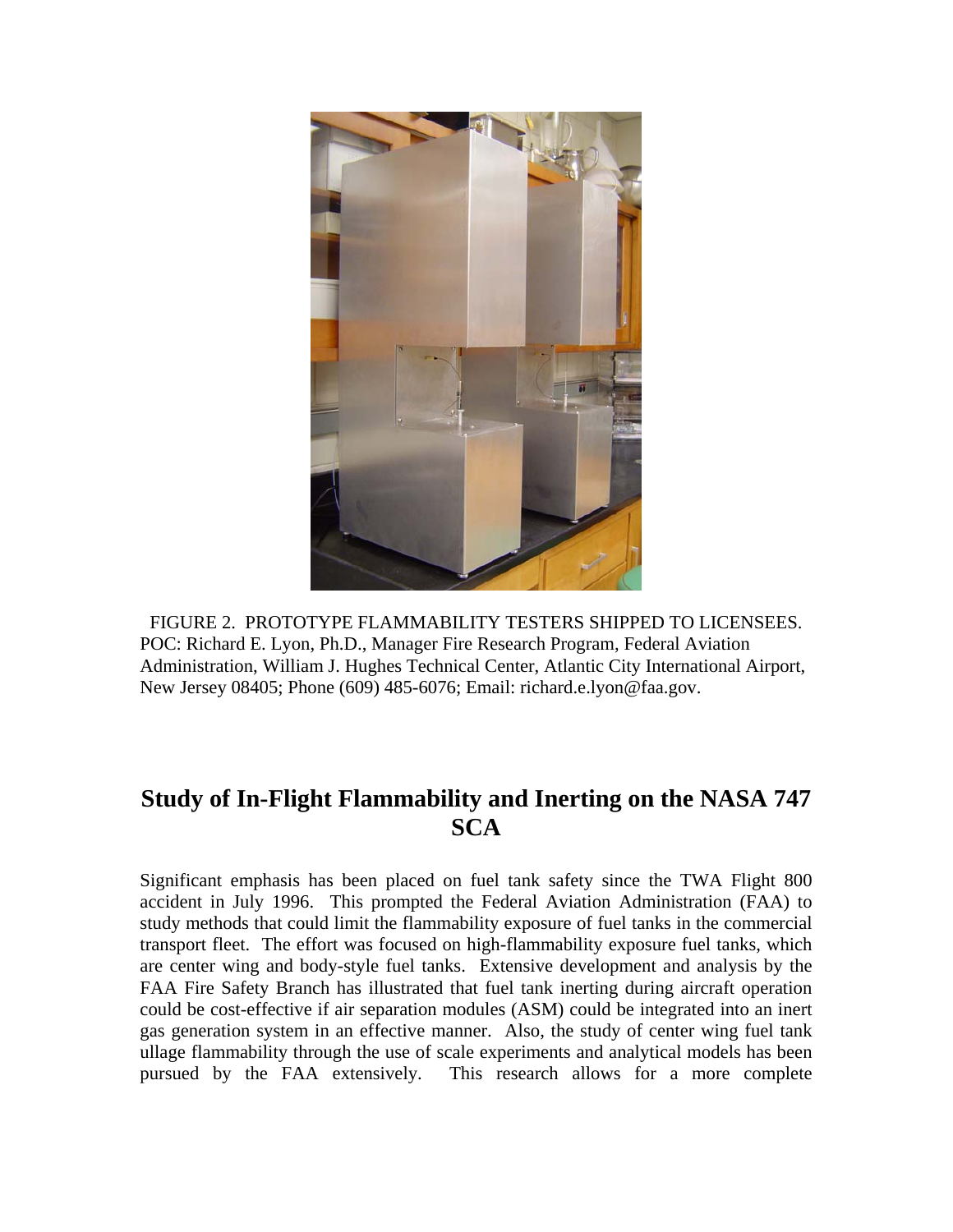understanding of both the inerting requirements and the factors that affect the flammability exposure for a commercial transport airplane fuel tank.



To demonstrate the use of hollow-fiber membrane ASMs for inerting commercial transport airplane fuel tanks, the FAA, with the assistance of several aerospace companies, developed a prototype onboard inert gas generation system, with ASMs, that uses aircraft bleed air to generate nitrogen-enriched air (NEA) at varying flows and purities (NEA oxygen concentration) during a commercial airplane flight cycle. Additionally the

FAA developed models and experimental methods to study the progression of flammability of an aircraft fuel tank throughout a typical flight cycle.

A series of ground and flight tests were performed, in conjunction with National Aeronautics and Space Administration (NASA) aircraft operations personnel, designed to evaluate the simplified inerting system and examine the flammability of both the center

wing and one inboard wing fuel tank. The FAA inerting system was mounted in the pack bay of a NASA 747 SCA, which is used for transporting the Space Shuttle Orbiter. During testing the inerting system was operated while fuel tank oxygen concentration and flammability was measured using special instrumentation developed by the FAA. This gave a complete picture of the ability of the inerting system to reduce the flammability exposure of a commercial airplane CWT.



The results of the testing indicated that the FAA inerting system operated as expected. Inerting system warm-up times had no measurable effect on the ability of the system to keep the ullage inert during typical commercial transport flight conditions. Using a variable flow methodology allowed for a greater amount of NEA to be generated on descent at a higher oxygen concentration (lower purity) as intended and allowed for improved inert gas distribution by decreasing the worst bay oxygen concentration. All assumptions concerning ground operations and aircraft turn-around with and inert ullage were validated. Flammability measurements from both the CWT and the wing tank showed trends were consistent with experimental and computational analysis previously performed and allowed for the potential improvement of ullage flammability models.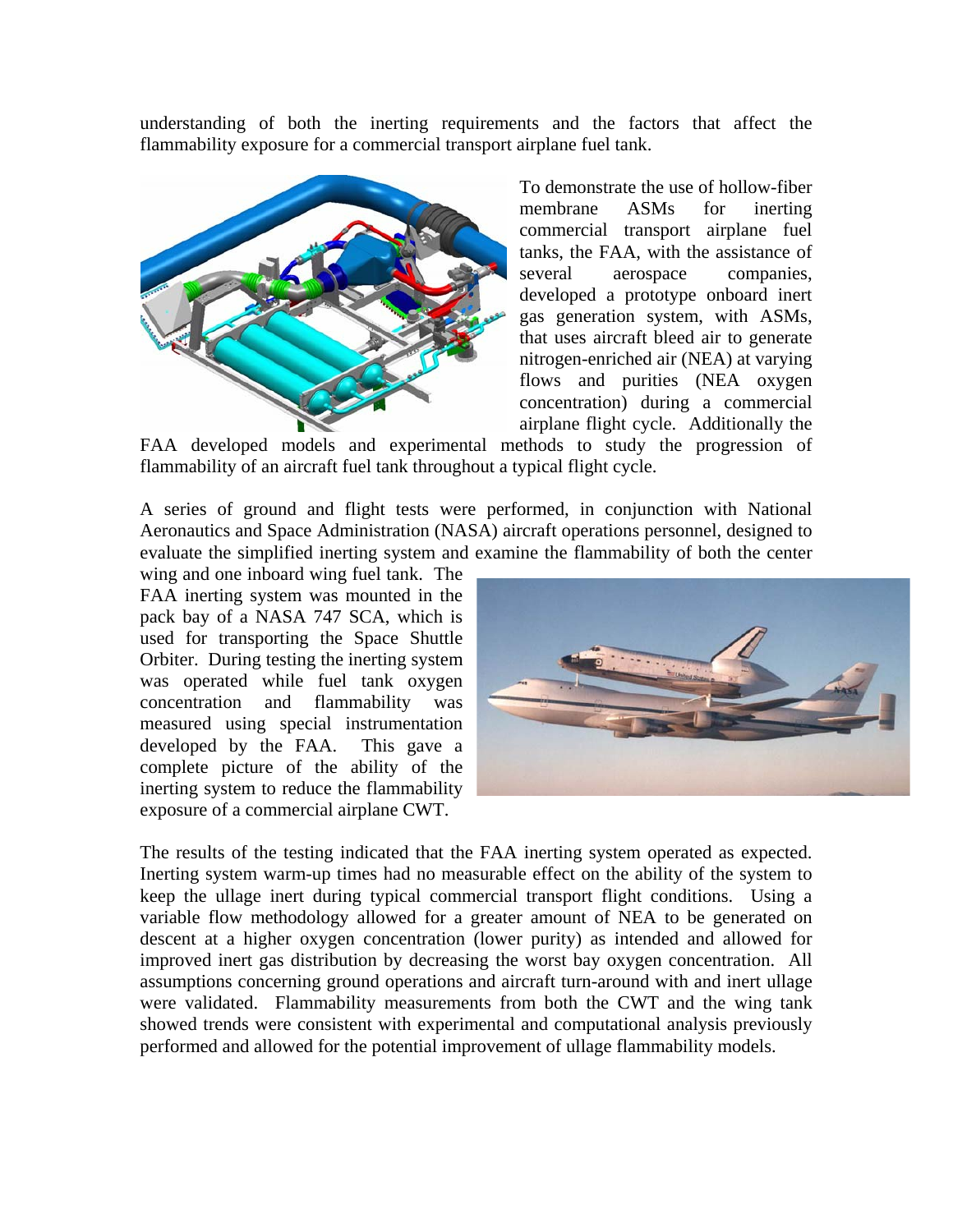A description of the flight test program and findings are contained in FAA technical report DOT/FAA/AR-04/41, "Evaluation of Fuel Tank Flammability and the FAA inerting system on the NASA 747 SCA," authored by Mike Burns, William Cavage, Robert Morrison, and Steven Summer.



**Average CWT Ullage Oxygen Concentration Measured During SCA Flight Testing**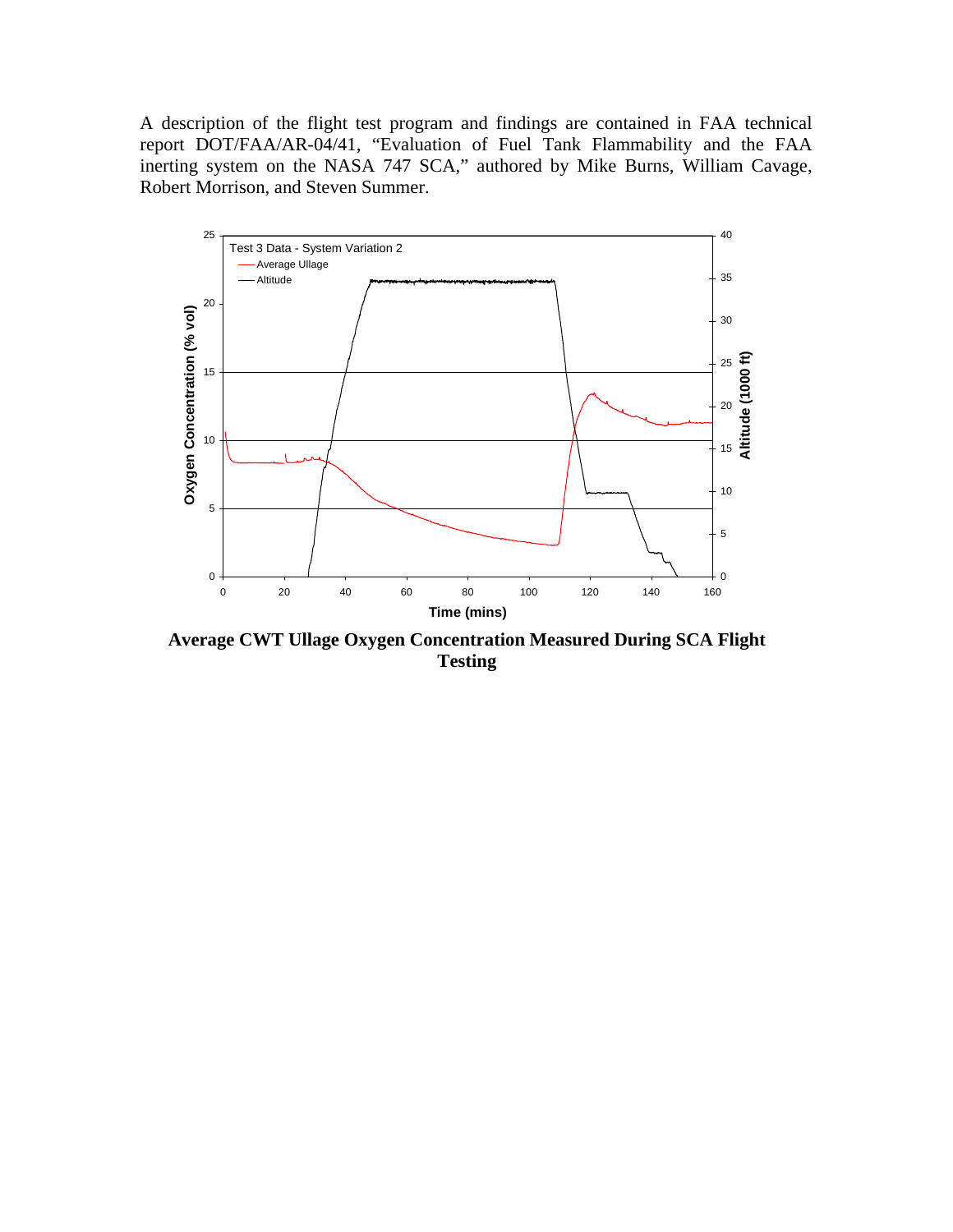

**Flammability in Both the CWT and Wing Tank Measured During SCA Flight Testing** 

POC: Mr. William Cavage; AAR-440, (609) 484 – 4993

### **The Fourth Triennial International Aircraft Fire and Cabin Safety Research Conference**

The Fourth Triennial International Aircraft Fire and Cabin Safety Research Conference was held in Lisbon, Portugal on November 15-18, 2004. The conference was the fourth in a series of triennial conferences to inform the aviation community about recent, ongoing and planned research activities in aircraft fire and cabin safety. It is the only technical conference devoted exclusively to fire and cabin safety R&D in civil transport aircraft. Approximately 350 people attended the sessions on materials fire safety, systems fire safety, evacuation, crash dynamics, and operational issues.

The conference was organized and sponsored by the Cabin Safety Research Technical Group. Comprised of representatives from the major aviation authorities throughout the world, this group strives to cooperate in fire and cabin safety research. The research conference is one of its major undertakings.

This was the first triennial conference held in Europe. The three prior conferences were hosted by the FAA's Fire Safety Branch and held in Atlantic City which is near the FAA William J. Hughes Technical Center. Information on the Cabin Safety Research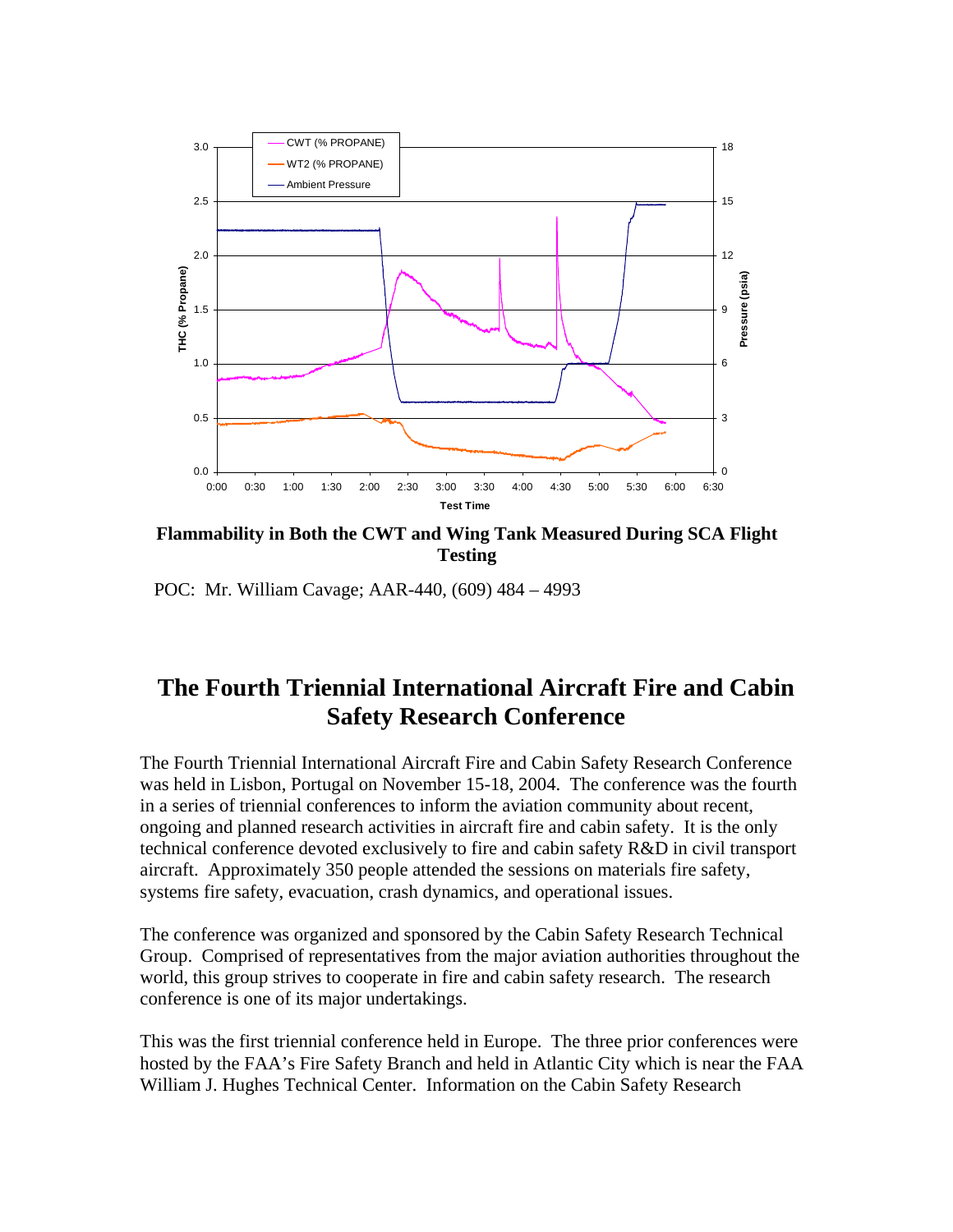Technical Group and the proceedings of all four conferences is available on the Fire Safety Branch's web site at [www.fire.tc.faa.gov](http://www.fire.tc.faa.gov/)

The fire safety sessions were dominated by papers on fuel tank inerting, fuel flammability, thermal acoustic insulation flammability and hidden fire safety. This research is driven by past accidents, such as TWA 800 in 1996 and Swiss Air MD-11 in 1998, incidents and subsequent recommendations issued by the accident investigation boards. Additional presentations included halon replacement (halon production was banned because it is an ozone depleting agent), smoke/fire detectors (current cargo detectors exhibit very high false alarm rates), and ultra-fire resistant materials (Congressional mandate to conduct long range research to create a "fireproof" cabin).

The evacuation sessions covered a broad range of research activities. A major concern is evacuation from the high capacity, new A380, which will have an equal number of passengers on the upper and lower decks. A large number of papers employed computer simulation and modeling. A common theme was the management of an emergency evacuation by the cabin crew, including crew/passenger interaction, crew cooperation and workload.

Under the operational issues session, a full morning was devoted to passenger performance and awareness. It is generally believed that the vast majority of passengers are totally unprepared for an emergency evacuation. A panel discussion delved into how to improve passenger awareness and preparedness for an event as unlikely as winning a lottery. Additional topic examples included in-flight turbulence, direct view for cabin crewmembers, and cabin simulators for research and testing.

The crash dynamics session was a mix of modeling and crash testing. Passenger protection was a common topic, for example, the development of neck injury criteria for occupants in side facing seats, and simplifying the aircraft seat dynamic test requirements. Models were employed for special applications, such as the crashworthiness of comfortable auxiliary fuel tanks and hot air balloon landing and protection. There were several papers on the dynamic testing of commuter aircraft and helicopters.

In order to make further improvements in aircraft fire and cabin safety, it is essential that stakeholders work together to seek practical and cost effective solutions. One must be informed of the issues and technology in order to be able to participate and make meaningful contributions. This conference provided the opportunity to gain some of that essential knowledge.

POC: Gus Sarkos, 609 485 5620